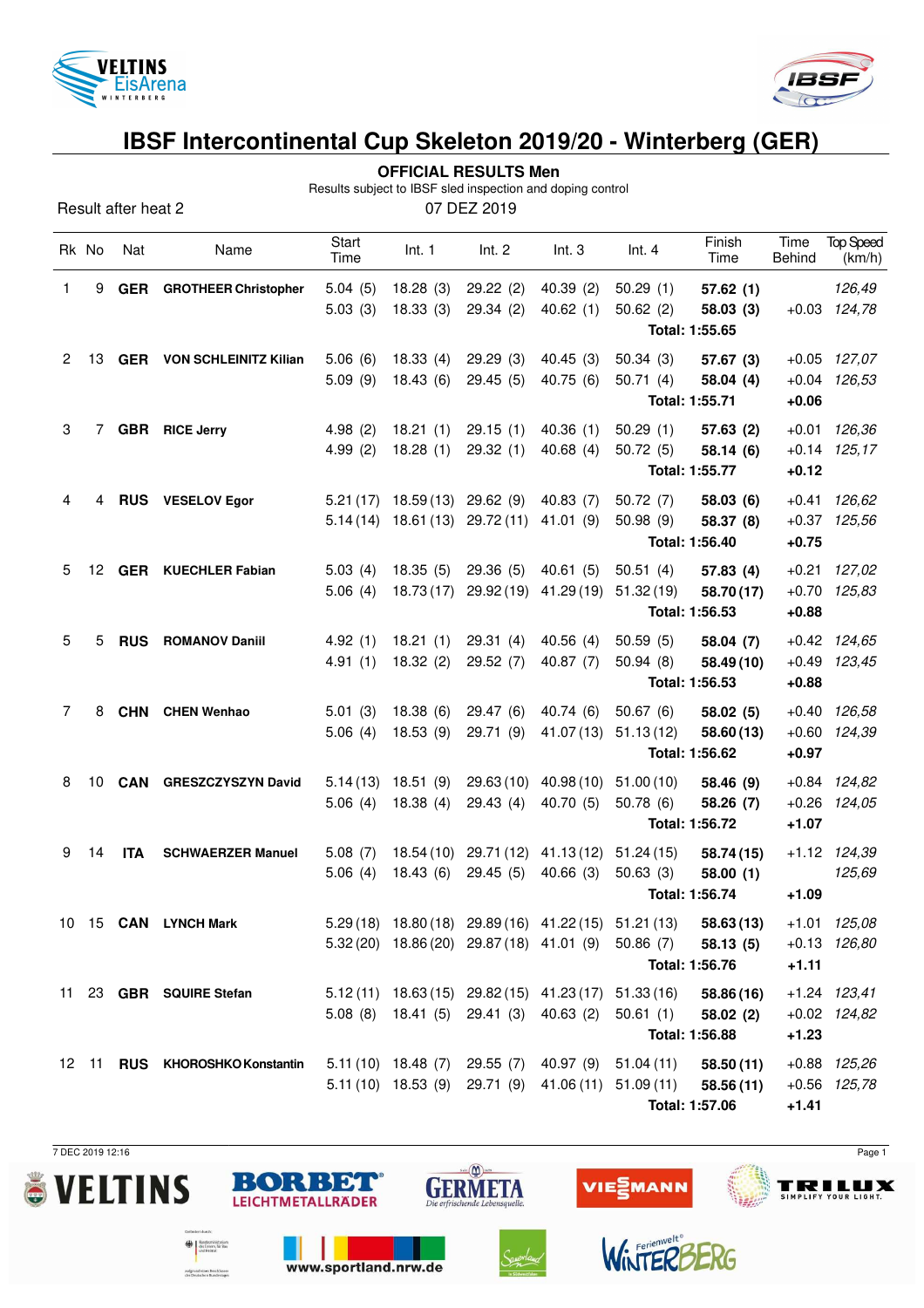

Result after heat 2



### **IBSF Intercontinental Cup Skeleton 2019/20 - Winterberg (GER)**

|  | <b>OFFICIAL RESULTS Men</b> |  |
|--|-----------------------------|--|
|--|-----------------------------|--|

Results subject to IBSF sled inspection and doping control

| 07 DEZ 2019 |
|-------------|
|-------------|

|       |                                                       |                            |                                                      |               |                          |                                                       |                       |                                                       | Finish                                                              |                |                            |  |
|-------|-------------------------------------------------------|----------------------------|------------------------------------------------------|---------------|--------------------------|-------------------------------------------------------|-----------------------|-------------------------------------------------------|---------------------------------------------------------------------|----------------|----------------------------|--|
| Rk No |                                                       | Nat                        | Name                                                 | Start<br>Time | Int. 1                   | Int. 2                                                | Int.3                 | Int.4                                                 | Time                                                                | Time<br>Behind | <b>Top Speed</b><br>(km/h) |  |
| 13    | 6                                                     | <b>SUI</b>                 | <b>KEISER Samuel</b>                                 |               |                          | $5.14(13)$ 18.58 (12) 29.64 (11) 40.93 (8)            |                       | 50.94 (8)                                             | 58.33 (8)                                                           |                | $+0.71$ 125,26             |  |
|       |                                                       |                            |                                                      |               |                          | $5.13(12)$ $18.62(14)$ $29.82(16)$ $41.22(18)$        |                       | 51.29(18)                                             | 58.74 (18)                                                          |                | $+0.74$ 124,13             |  |
|       |                                                       |                            |                                                      |               |                          |                                                       |                       |                                                       | Total: 1:57.07                                                      | $+1.42$        |                            |  |
| 13    | 3                                                     | <b>USA</b>                 | <b>ROGALS Mike</b>                                   |               |                          | 5.34 (21) 18.86 (20) 29.94 (19) 41.21 (14)            |                       | 51.20 (12)                                            | 58.63(13)                                                           | $+1.01$        | 124,43                     |  |
|       |                                                       |                            |                                                      |               |                          | $5.24(17)$ 18.68 $(15)$ 29.73 $(13)$ 41.00 $(8)$      |                       | 51.04(10)                                             | 58.44 (9)                                                           |                | $+0.44$ $124,56$           |  |
|       |                                                       |                            |                                                      |               |                          |                                                       |                       |                                                       | Total: 1:57.07                                                      | $+1.42$        |                            |  |
| 15    |                                                       |                            | 1 USA GARBETT Stephen                                |               |                          | $5.19(15)$ $18.62(14)$ $29.74(13)$ $41.01(11)$        |                       | 50.98(9)                                              | 58.46 (9)                                                           |                | $+0.84$ $125,39$           |  |
|       |                                                       |                            |                                                      |               | $5.12(11)$ 18.52 (8)     |                                                       | 29.72 (11) 41.09 (14) | 51.18(15)                                             | 58.67 (15)                                                          |                | $+0.67$ 123,96             |  |
|       |                                                       |                            |                                                      |               |                          |                                                       |                       |                                                       | Total: 1:57.13                                                      | $+1.48$        |                            |  |
| 16    | 2                                                     | <b>SUI</b>                 | <b>SIEBER Basil</b>                                  |               |                          | 5.33 (19) 18.84 (19) 29.93 (18) 41.22 (15) 51.22 (14) |                       |                                                       | 58.60 (12)                                                          |                | $+0.98$ $126,09$           |  |
|       |                                                       |                            |                                                      |               |                          | 5.27 (19) 18.74 (18) 29.82 (16) 41.14 (17) 51.23 (16) |                       |                                                       | 58.68(16)                                                           |                | $+0.68$ 124,78             |  |
|       |                                                       |                            |                                                      |               |                          |                                                       |                       |                                                       | Total: 1:57.28                                                      | $+1.63$        |                            |  |
| 17    |                                                       | 17 <b>ROU</b>              | <b>ENACHE Mihail Sebastian</b>                       | 5.09(8)       | 18.48(7)                 | 29.61(8)                                              |                       | 41.19 (13) 51.40 (17)                                 | 59.00 (18)                                                          |                | +1.38 123,28               |  |
|       |                                                       |                            |                                                      | 5.15(15)      | 18.59 (11) 29.69 (8)     |                                                       |                       | 41.06 (11) 51.13 (12)                                 | 58.57(12)                                                           |                | $+0.57$ 124,74             |  |
|       |                                                       |                            |                                                      |               |                          |                                                       |                       |                                                       | Total: 1:57.57                                                      | $+1.92$        |                            |  |
| 18    | 18                                                    |                            | <b>USA BAREFOOT Daniel</b>                           | 5.09(8)       |                          | 18.55 (11) 29.81 (14) 41.27 (18) 51.42 (18)           |                       |                                                       | 58.99 (17)                                                          |                | +1.37 123,32               |  |
|       |                                                       |                            |                                                      |               |                          | 5.13 (12) 18.59 (11) 29.74 (14) 41.09 (14) 51.24 (17) |                       |                                                       | 58.90 (19)                                                          |                | +0.90 122,40               |  |
|       |                                                       |                            |                                                      |               |                          |                                                       |                       |                                                       | Total: 1:57.89                                                      | $+2.24$        |                            |  |
| 19    | 20                                                    | <b>IRL</b>                 | <b>DOYLE Brendan</b>                                 |               |                          | 5.13 (12) 18.68 (16) 29.91 (17) 41.43 (19) 51.67 (19) |                       |                                                       | 59.38 (20)                                                          |                | +1.76 122,61               |  |
|       |                                                       |                            |                                                      |               |                          | 5.17(16) 18.69(16) 29.79(15) 41.12(16) 51.14(14)      |                       |                                                       | 58.61 (14)                                                          |                | $+0.61$ 125,26             |  |
|       |                                                       |                            |                                                      |               |                          |                                                       |                       |                                                       | Total: 1:57.99                                                      | $+2.34$        |                            |  |
| 20    |                                                       | 16 <b>CAN</b>              | <b>ENZIE Blake</b>                                   |               |                          | 5.20 (16) 18.69 (17) 29.94 (19) 41.49 (20) 51.68 (20) |                       |                                                       | 59.31 (19)                                                          |                | $+1.69$ 123,71             |  |
|       |                                                       |                            |                                                      |               |                          | 5.24 (17) 18.77 (19) 30.02 (20) 41.52 (20) 51.66 (20) |                       |                                                       | 59.19 (20)                                                          |                | $+1.19$ $124,43$           |  |
|       |                                                       |                            |                                                      |               |                          |                                                       |                       |                                                       | Total: 1:58.50                                                      | $+2.85$        |                            |  |
| 21    | 22                                                    | <b>POL</b>                 | POLYVACH Vladyslav                                   |               |                          |                                                       |                       | 5.37 (22) 19.06 (22) 30.37 (22) 41.94 (21) 52.24 (21) | 59.92 (21)                                                          |                | $+2.30$ $122.78$           |  |
|       |                                                       |                            |                                                      |               |                          |                                                       |                       |                                                       |                                                                     |                |                            |  |
|       |                                                       |                            |                                                      |               |                          |                                                       |                       |                                                       | <b>Total: 59.92</b>                                                 |                |                            |  |
|       | 22 21                                                 |                            | <b>BEL FREELING Colin</b>                            |               |                          |                                                       |                       |                                                       | 5.33 (19) 19.00 (21) 30.36 (21) 42.01 (22) 52.34 (22) 1:00.11 (22)  |                | +2.49 120,64               |  |
|       |                                                       |                            |                                                      |               |                          |                                                       |                       |                                                       | Total: 1:00.11                                                      |                |                            |  |
| 23    |                                                       |                            | 19 SWE SAHLIN Ludvig                                 |               |                          |                                                       |                       |                                                       | $5.52(23)$ 19.28 (23) 30.61 (23) 42.18 (23) 52.47 (23) 1:00.28 (23) |                | $+2.66$ $121,53$           |  |
|       |                                                       |                            |                                                      |               |                          |                                                       |                       |                                                       |                                                                     |                |                            |  |
|       |                                                       |                            |                                                      |               |                          |                                                       |                       |                                                       | Total: 1:00.28                                                      |                |                            |  |
|       | 23 sleds entered 23 sleds ranked 0 sleds disqualified |                            |                                                      |               |                          |                                                       |                       |                                                       |                                                                     |                |                            |  |
|       |                                                       |                            | <b>DSQ</b> Disqualified<br><b>DNF</b> Did Not Finish |               | <b>DNS</b> Did Not Start |                                                       |                       |                                                       | DQB Disqualified for unsportsmanlike behaviour                      |                |                            |  |
|       |                                                       |                            |                                                      |               |                          |                                                       |                       |                                                       |                                                                     |                |                            |  |
|       |                                                       |                            |                                                      |               |                          |                                                       |                       |                                                       |                                                                     |                |                            |  |
|       |                                                       | 7 DEC 2019 12:16<br>Page 2 |                                                      |               |                          |                                                       |                       |                                                       |                                                                     |                |                            |  |

 $sin(1)$ 

**GERMETA** 

BET

www.sportland.nrw.de

BOR

the des Inners, f<br>and Heimat

sulgrund eines Beschlussen<br>des Deutschen Bundestages

**LEICHTMETALLRÄDER** 



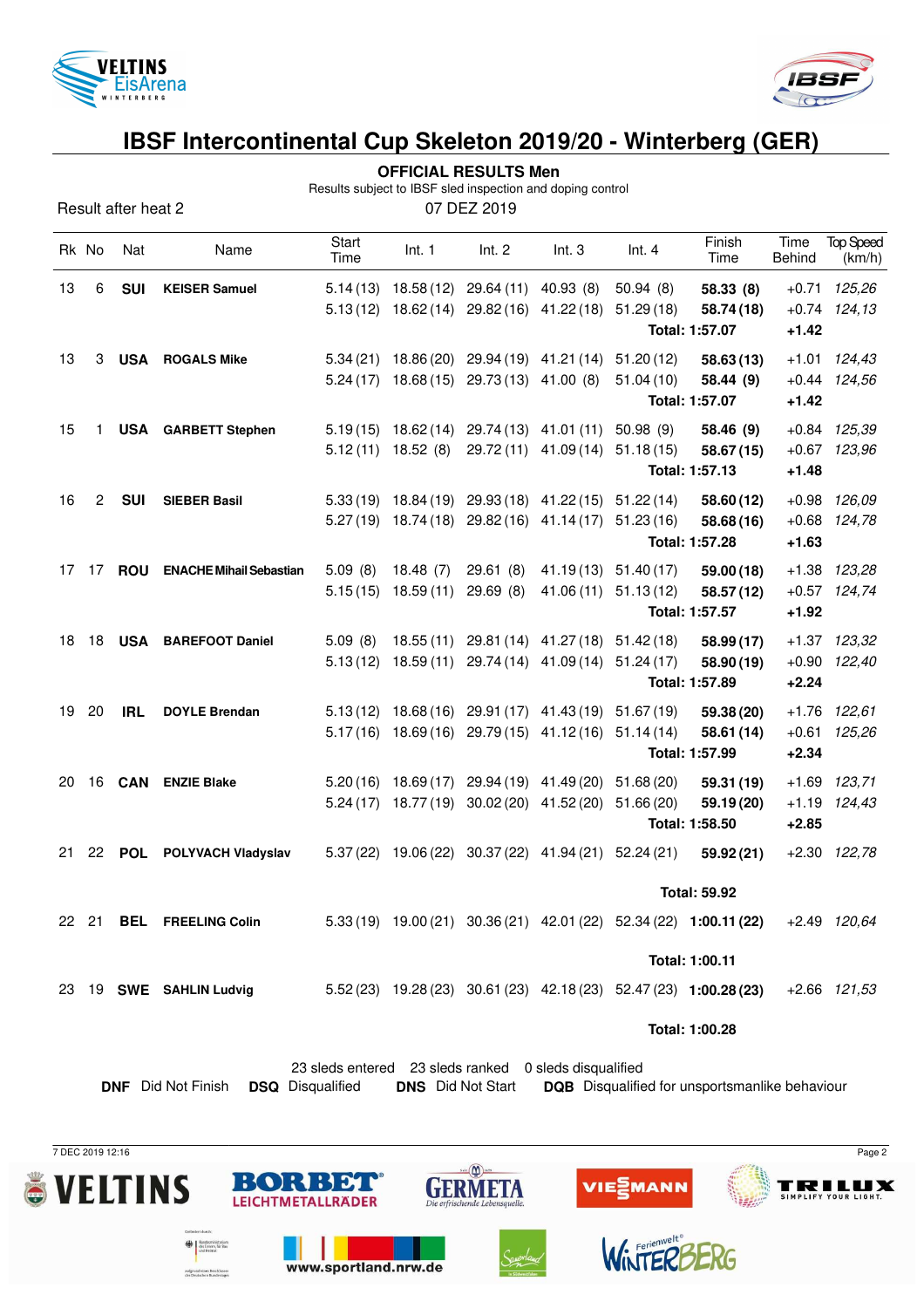## **IBSF Intercontinental Cup Skeleton 2019/20 - Winterberg (GER)**

**VELTINS-EisArena Winterberg**

#### **Speedliste**

Lauf 2 07.12.2019 BEGINN ZEIT :

| <b>BIB Name</b>                |            |                          | <b>Nation Start-/Laufzeit</b> |            |                | Speed's in km/h |                |                  | <b>Start Höhe</b>                                    |
|--------------------------------|------------|--------------------------|-------------------------------|------------|----------------|-----------------|----------------|------------------|------------------------------------------------------|
| 20 DOYLE Brendan               | IRL        | 5.13(12)<br>5.17(16)     | 59.38 (20)<br>58.61 (14)      |            | 61,85<br>61,70 | 89,52<br>90,75  | 92,39<br>94,07 | 122,61<br>125,26 | <b>Bobstart Skeleton</b><br><b>Bobstart Skeleton</b> |
| 16 ENZIE Blake                 | CAN        | 5.20(16)<br>5.24(17)     | 59.31 (19)<br>59.19 (20)      |            | 62,06<br>61,70 | 89,36<br>89,54  | 92,06<br>92,70 | 123,71<br>124,43 | <b>Bobstart Skeleton</b><br><b>Bobstart Skeleton</b> |
| 17 ENACHE Mihail Sebastian ROU |            | 5.09(8)<br>5.15(15)      | 59.00 (18)<br>58.57 (12)      |            | 62,56<br>62,27 | 89,50<br>90,36  | 91,90<br>93,83 | 123,28<br>124,74 | <b>Bobstart Skeleton</b><br><b>Bobstart Skeleton</b> |
| 18 BAREFOOT Daniel             | <b>USA</b> | 5.09(8)<br>5.13(12)      | 58.99 (17)<br>58.90 (19)      |            | 62,33<br>62,10 | 89,53<br>90,61  | 92,95<br>93,59 | 123,32<br>122,40 | <b>Bobstart Skeleton</b><br><b>Bobstart Skeleton</b> |
| 23 SQUIRE Stefan               | <b>GBR</b> | 5.12(11)<br>$5.08$ (8)   | 58.86 (16)<br>$58.02$ (2)     |            | 61,91<br>62,70 | 90,37<br>91,58  | 93,11<br>94,80 | 123,41<br>124,82 | <b>Bobstart Skeleton</b><br><b>Bobstart Skeleton</b> |
| 14 SCHWAERZER Manuel           | <b>ITA</b> | $5.08$ (7)<br>$5.06$ (4) | 58.74 (15)<br>$58.00$ (1)     |            | 62,05<br>62,40 | 90,23<br>91,51  | 93,32<br>94,98 | 124,39<br>125,69 | <b>Bobstart Skeleton</b><br><b>Bobstart Skeleton</b> |
| 15 LYNCH Mark                  | CAN        | 5.29(18)<br>5.32 (20)    | 58.63 (13)<br>58.13 (5)       |            | 61,79<br>61,64 | 90,61<br>91,64  | 94,04<br>95,84 | 125,08<br>126,80 | <b>Bobstart Skeleton</b><br><b>Bobstart Skeleton</b> |
| 3 ROGALS Mike                  | <b>USA</b> | 5.34(21)<br>5.24(17)     | 58.63 (13)<br>58.44 (9)       |            | 61,66<br>62,14 | 91,08<br>91,08  | 94,37<br>94,31 | 124,43<br>124,56 | <b>Bobstart Skeleton</b><br><b>Bobstart Skeleton</b> |
| 2 SIEBER Basil                 | SUI        | 5.33(19)<br>5.27 (19)    | 58.60 (12)<br>58.68 (16)      |            | 61,61<br>61,85 | 91,04<br>90,76  | 93,99<br>93,46 | 126,09<br>124,78 | <b>Bobstart Skeleton</b><br><b>Bobstart Skeleton</b> |
| 11 KHOROSHKO Konstantin RUS    |            | 5.11(10)<br>5.11(10)     | 58.50 (11)<br>58.56 (11)      |            | 62,53<br>62,30 | 90,62<br>90,14  | 93,15<br>94,00 | 125,26<br>125,78 | <b>Bobstart Skeleton</b><br><b>Bobstart Skeleton</b> |
| 10 GRESZCZYSZYN David          | <b>CAN</b> | 5.14(13)<br>$5.06$ (4)   | 58.46<br>58.26                | (9)<br>(7) | 62,55<br>62,84 | 90,71<br>91,11  | 93,90<br>94,34 | 124,82<br>124,05 | <b>Bobstart Skeleton</b><br><b>Bobstart Skeleton</b> |
| 1 GARBETT Stephen              | <b>USA</b> | 5.19(15)<br>5.12(11)     | 58.46 (9)<br>58.67 (15)       |            | 62,24<br>62,55 | 90,85<br>90,11  | 94,33<br>93,68 | 125,39<br>123,96 | <b>Bobstart Skeleton</b><br><b>Bobstart Skeleton</b> |
| 6 KEISER Samuel                | SUI        | 5.14(13)<br>5.13(12)     | 58.33 (8)<br>58.74 (18)       |            | 62,24<br>62,33 | 91,08<br>89,91  | 94,18<br>93,63 | 125,26<br>124,13 | <b>Bobstart Skeleton</b><br><b>Bobstart Skeleton</b> |
| 5 ROMANOV Daniil               | <b>RUS</b> | 4.92(1)<br>4.91(1)       | 58.04 (7)<br>58.49 (10)       |            | 63,08<br>62,28 | 91,16<br>90,12  | 94,50<br>93,84 | 124,65<br>123,45 | <b>Bobstart Skeleton</b><br><b>Bobstart Skeleton</b> |
| 4 VESELOV Egor                 | <b>RUS</b> | 5.21(17)<br>5.14(14)     | 58.03<br>58.37                | (6)<br>(8) | 62,43<br>61,88 | 91,49<br>90,67  | 94,93<br>94,46 | 126,62<br>125,56 | <b>Bobstart Skeleton</b><br><b>Bobstart Skeleton</b> |

7.12.2019 Print Date Page 1











www.sportland.nrw.de

isterium<br>. für Rau

aufgrund eines Beschlusse<br>des Deutschen Bundestant